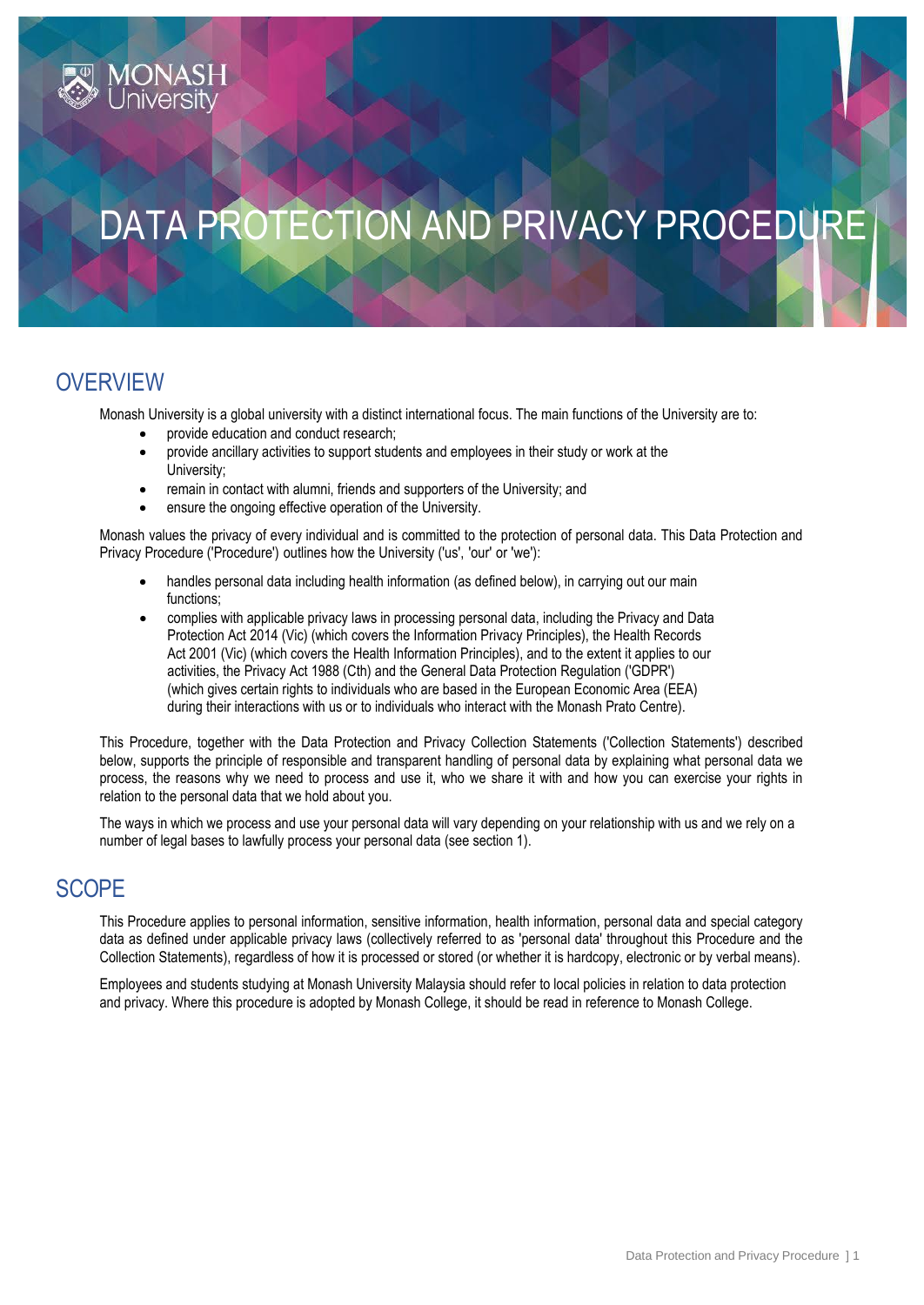## 1. Data Protection and Privacy Office

- 1.1 The University's Data Protection Officer is responsible for data protection and privacy across the University.
- 1.2 The Data Protection Officer leads the Data Protection and Privacy Office. The Data Protection and Privacy Office:
	- provides expert assistance with interpretation and compliance regarding applicable privacy laws and this Procedure;
	- manages data management and privacy related queries, incidents and complaints;
	- conducts audits of the University's data management practices;
	- develops and publishes supporting documents which assist in the application of this Procedure; and
	- coordinates privacy related training and education for University employees.

## 2. Processing of personal data and our lawful bases

- 2.1 We will only process personal data that is necessary to fulfil the functions and activities of the University as determined by the nature of your interaction with us and where we have a lawful basis to do so. The processing of your personal data will be by fair means and will not be unreasonably intrusive.
- 2.2 Our Collection Statements provide detailed information relating to the handling of your personal data, including the lawful basis and purposes for which we are processing your personal data, as well as any individual rights that may be available to you. Your personal data may, at any one time, be processed in accordance with multiple Collection Statements depending on the nature of your interaction with us (e.g. if you are an alumni and also an employee of the University). Our Collection Statements outline how your personal data is collected, moved and shared across the University.
- 2.3 When you are interacting with us during the recruitment and admissions process to become a student of the University, please refer to th[e Admissions Data Protection and Privacy Collection Statement.](https://www.monash.edu/__data/assets/pdf_file/0004/1595263/Admissions-Data-Protection-and-Privacy-Collection-Statement.pdf)

**When you are interacting with us as a student of the University, including as a student of Monash Prato or as a student from another institution on exchange at the University**, please refer to the [Student Data Protection and](https://www.monash.edu/__data/assets/pdf_file/0011/1595270/Student-Data-Management-and-Privacy-Collection-Statement.pdf)  Privacy [Collection](https://www.monash.edu/__data/assets/pdf_file/0011/1595270/Student-Data-Management-and-Privacy-Collection-Statement.pdf) [Statement.](https://www.monash.edu/__data/assets/pdf_file/0011/1595270/Student-Data-Management-and-Privacy-Collection-Statement.pdf)

**When you are interacting with as an alumni, friend and/or supporter of the University**, please refer to the [Alumni, Friends and](https://www.monash.edu/__data/assets/pdf_file/0006/1595265/Alumni-Friends-and-Supporters-Data-Management-and-Privacy-Collection-Statement.pdf) Supporters Data [Protection and Privacy](https://www.monash.edu/__data/assets/pdf_file/0006/1595265/Alumni-Friends-and-Supporters-Data-Management-and-Privacy-Collection-Statement.pdf) Collection Statement.

**When you are interacting with as an employee of the University or applicant**, please refer to th[e Employee Data](https://www.monash.edu/__data/assets/pdf_file/0008/1595267/Employee-Data-Protection-and-Privacy-Collection-Statement.pdf)  [Protection and](https://www.monash.edu/__data/assets/pdf_file/0008/1595267/Employee-Data-Protection-and-Privacy-Collection-Statement.pdf) Privacy [Collection Statement.](https://www.monash.edu/__data/assets/pdf_file/0008/1595267/Employee-Data-Protection-and-Privacy-Collection-Statement.pdf)

**When you are interacting with us as a visitor or enquirer to the University, including as a visitor of Monash Prato**, please refer to the Visitors and Enquirers [Data Protection and Privacy](https://www.monash.edu/__data/assets/pdf_file/0003/1595271/Visitors-and-Enquirers-Data-Protection-and-Privacy-Collection-Statement.pdf) Collection Statement.

**When you are interacting with us as a research participant**, please refer to the [Monash University](https://www.monash.edu/__data/assets/pdf_file/0010/1595269/Research-Data-Management-and-Privacy-Collection-Statement.pdf) Research Data **[Protection and](https://www.monash.edu/__data/assets/pdf_file/0010/1595269/Research-Data-Management-and-Privacy-Collection-Statement.pdf) Privacy [Collection Statement.](https://www.monash.edu/__data/assets/pdf_file/0010/1595269/Research-Data-Management-and-Privacy-Collection-Statement.pdf)** 

- 2.4 You will be given further information about the uses of your personal data when you sign up to use specific University services and facilities that we offer to you which are not covered by this Procedure or a relevant Collection Statement, and in certain situations, you may be asked whether you give your consent to us processing certain information about you. Sensitive information and health information (collectively referred to as 'special category data') will only be processed by us with your specific and informed consent or as otherwise permitted or required by law (including pursuant to any government directions, such as the Public Health and Wellbeing Act Vic (2008).
- 2.5 We will process personal data directly from you wherever possible.
- 2.6 In some cases we may need to process your personal data indirectly from a third party, such as from the Victorian Tertiary Admissions Centre (VTAC) and other educational institutions if you are applying to become a student of the University, or an employment agency, a former employer, a contractor or a government authority such as Victoria Police if you are an employee applicant. Please refer to our Collection Statements for more detailed information as it applies to your interaction with us.
- 2.7 Any automated decision making by us, including profiling, will be set out in our Collection Statements.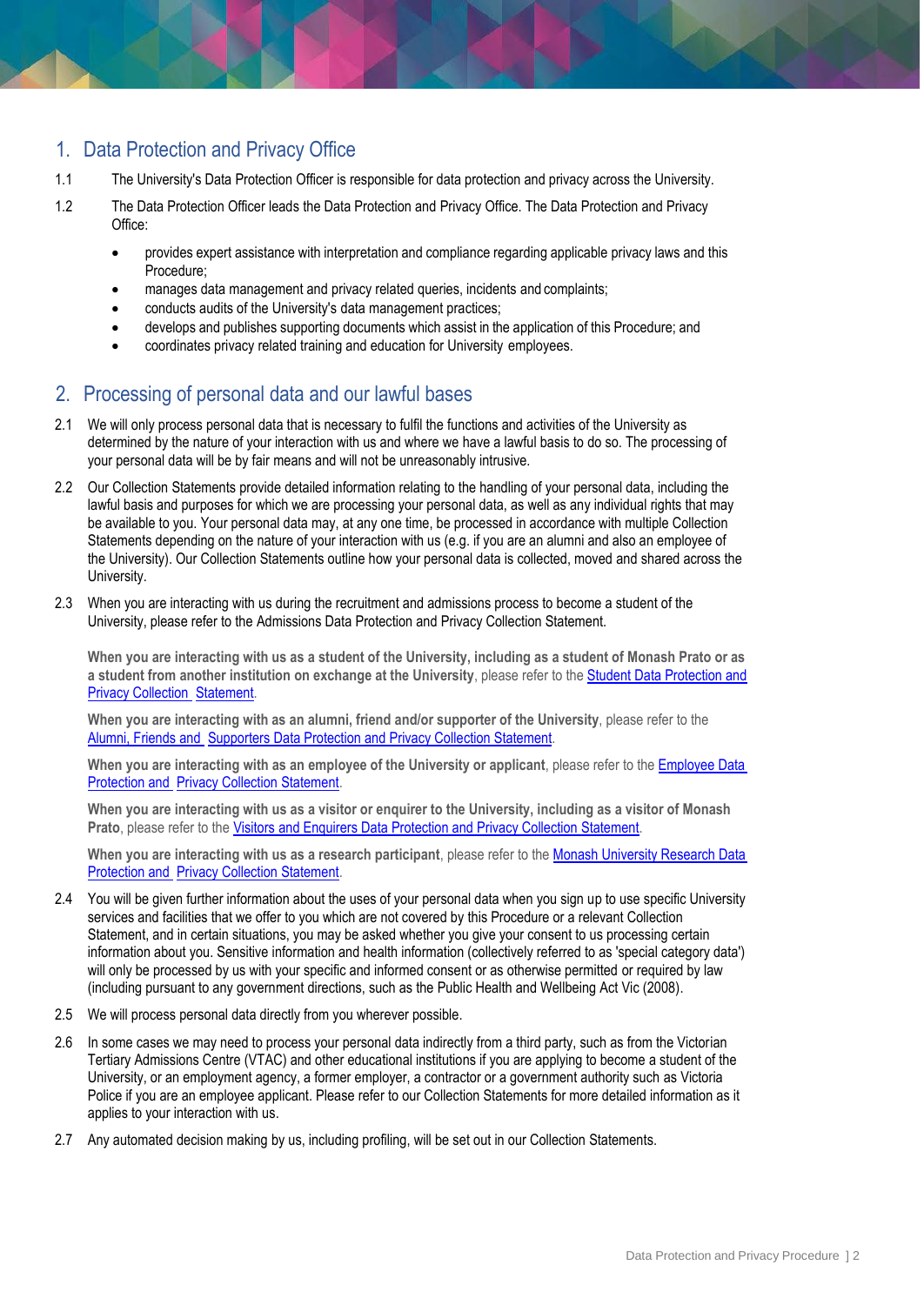## 3. Automatically processed information, including use of cookies

- 3.1 Personal data may be automatically processed by us when you visit University campus or premises or use our websites, mobile applications, Wi-Fi and other online services. The types of personal data processed may include:
	- user names, passwords and other registration details that you provide when registering to use any of our websites, mobile applications or other services;
	- details of your visits to, and use of, our websites, mobile applications, Wi-Fi and other online services, including different parts of those services you access during your visits, your IP address, and the date and time of your access;
	- where you use our Wi-Fi or mobile applications, your location on our premises as identified by the Wi-Fi or mobile application;
	- This may include device details such as device identifiers, usage and location data, and, if you have logged into Monash;
	- Eduroam (or other such wireless connections), your username;
	- the IP address of your wireless enabled device while you are on our premises as wireless traffic is monitored; and
	- when on our premises, personal data and images collected from video camera surveillance.
- 3.2 The University website uses cookies and related technologies. A cookie is a small message given to your web browser by our web server. The browser stores the message in a text file and the message is then sent back to the server each time the browser requests a page from the server. It is possible to disable the acceptance of cookies by your web browser. However, doing so may restrict your ability to access some web pages. Some University sites are access restricted. These sites may use cookies to deliver content specific to your interest. Cookies may also be used for authentication purposes and to improve security during a visitor's session online. Please refer to our Website Terms and Conditions for more detailed information.

#### 4. Use and disclosure of personal data

- 4.1 Personal data processed by the University is used and disclosed for the following purposes:
	- to support prospective and current students and employees in their study or work with the University;
	- to provide analytics, including traffic flows in and around our facilities, for the purpose of space utilisation and campus management functions;
	- to ensure the use of the Monash network is authorised, to protect against unauthorised access, to monitor the use and availability of the network, and system administration purposes, facilities and services;
	- in the management, security and safety of our premises generally and for the safety and security of University students, employees and visitors;
	- to enable the University to meet its public health obligations;
	- the provision of emergency or safety messages and to facilitate appropriate assistance in the event of an emergency including to comply with any government directions;
	- in the course of addressing enquiries and requests; and
	- for the specific purposes outlined in the Collection Statement(s) that apply to your interaction with us.
- 4.2 Your personal data may be disclosed to the University's legal advisers or other professional advisers and consultants engaged by the University.
- 4.3 Personal data may be used or disclosed by the University where permitted or required by law. This will usually be where it is necessary to lessen or prevent:
	- a serious threat to your life, health, safety or welfare; or
	- a serious threat to public health, public safety or public welfare.
- 4.4 In addition, we may, from time to time be required to disclose your personal data to third parties, such as:
	- corporate and public sector organisations to facilitate and enable opportunities for community engagement, work integrated learning activities and student placements;
	- off-shore Monash campuses and Monash associated teaching and researching institutions to facilitate and enable opportunities for employee/student research, work and scholarship opportunities;
	- law enforcement or other government and regulatory bodies as required by law;
	- external third party providers such as our insurers or those who require the information to provide a service to Monash or for the purposes of checking the quality of the services we provide (e.g. our auditors); and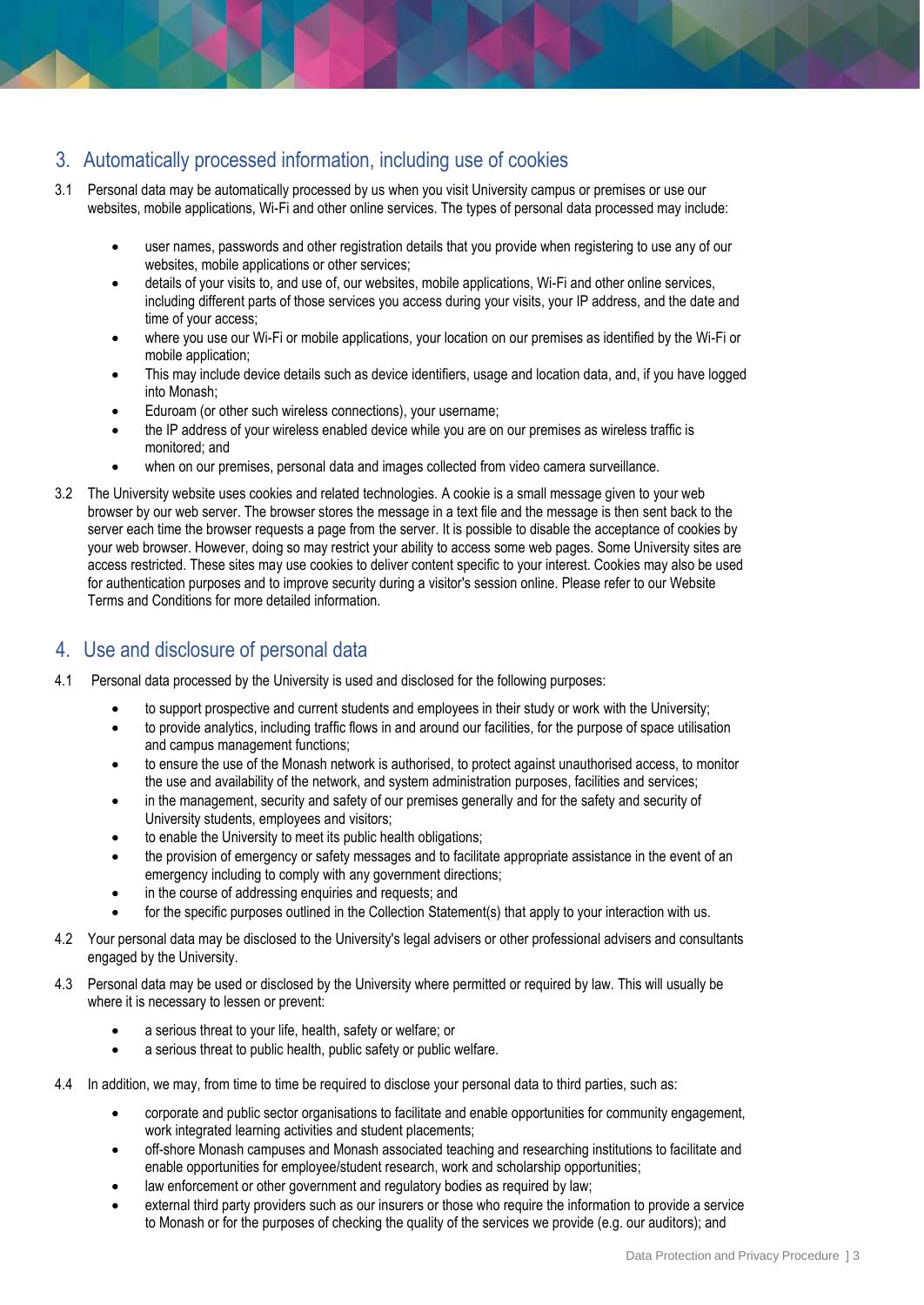- third party payment processors for the purposes of validation where payments are made online to the University.
- 4.5 Any other uses or disclosures that the University makes will be where permitted by law or other lawful bases (as notified to you) and your interests will always be considered. Where the University is required to disclose your personal data to third parties, we will always seek to share the minimum amount of personal data necessary.
- 4.6 Some University sites may have chat rooms, forums, online teaching environments, message boards and/or news groups available to users. Please remember that any information that is disclosed in these areas may become public information and you should exercise caution when deciding to disclose your personal data.

#### 5. Security and quality of personal data

- 5.1 We are committed to the integrity and safeguarding of personal data and take all reasonable steps to ensure that the personal data we process, maintain, use or disclose is:
	- accurate, complete and up to date;
	- protected from misuse, loss, unauthorised access, modification or disclosure; and
	- managed in accordance with the University's [Recordkeeping policy](https://publicpolicydms.monash.edu/Monash/documents/1909270) and the Recordkeeping: Retention and [Disposal of](https://publicpolicydms.monash.edu/Monash/documents/1909279) [University Records procedures \(Australia only\).](https://www.monash.edu/__data/assets/pdf_file/0004/784264/Recordkeeping-Retention-and-Disposal-of-University-Records-Procedures-Australia-only.pdf)
- 5.2 [Physical, technical and appropriate pro](https://www.monash.edu/__data/assets/pdf_file/0004/784264/Recordkeeping-Retention-and-Disposal-of-University-Records-Procedures-Australia-only.pdf)tective data security practices are applied to all personal data held by us.
- 5.3 University sites have security measures in place against the loss, misuse and alteration of information as defined in the University's [IT Security Policy.](https://www.monash.edu/__data/assets/pdf_file/0004/784057/Electronic-Information-Security-Policy.pdf)
- 5.4 When using contracted service providers, we endeavour to ensure contracted service providers are subject to a law, binding scheme or contract that provides similar protection of the personal data as provided for by applicable privacy laws.

#### 6. Access and correction of personal data

- 6.1 You should ensure your personal data is accurate, complete and up to date.
- 6.2 You have a right to access or correct the personal data that we hold about you.
- 6.3 If you would like to request access to, or correction of, your personal data and you are a student, please contact [Monash Connect.](http://www.monash.edu/connect) If you are an employee, please contact [Monash HR.](https://www.monash.edu/jobs/contact-us) If you are an alumni, friend and/or supporter, please contact [External Relations, Development and Alumni.](https://www.monash.edu/erda)
- 6.4 If you are not covered by section 6.3 and you would like to request access to, or correction of, your personal data, please contact the Data Protection and Privacy Office.
- 6.5 The Collection Statements provide further details on the additional rights that may be available to you in certain circumstances depending on the nature of your interaction with us.

#### 7. Use of identifiers

- 7.1 We will assign employees and students with a unique identifier in the form of a staff or student ID number. Staff and student ID numbers are considered to be personal data and will be handled in accordance with the law.
- 7.2 Except to the extent permitted by the law, we will not use Commonwealth or State government identifiers (such as tax file numbers, Medicare number etc.) as our own identifiers nor will we disclose such identifiers.

#### 8. Anonymity

8.1 We will provide you with the option of not identifying who you are or using a pseudonym when it is lawful and practicable to do so. However, the nature of the activities conducted by us means that, generally, it is not possible for us to deal with a student or employee anonymously or using a pseudonym.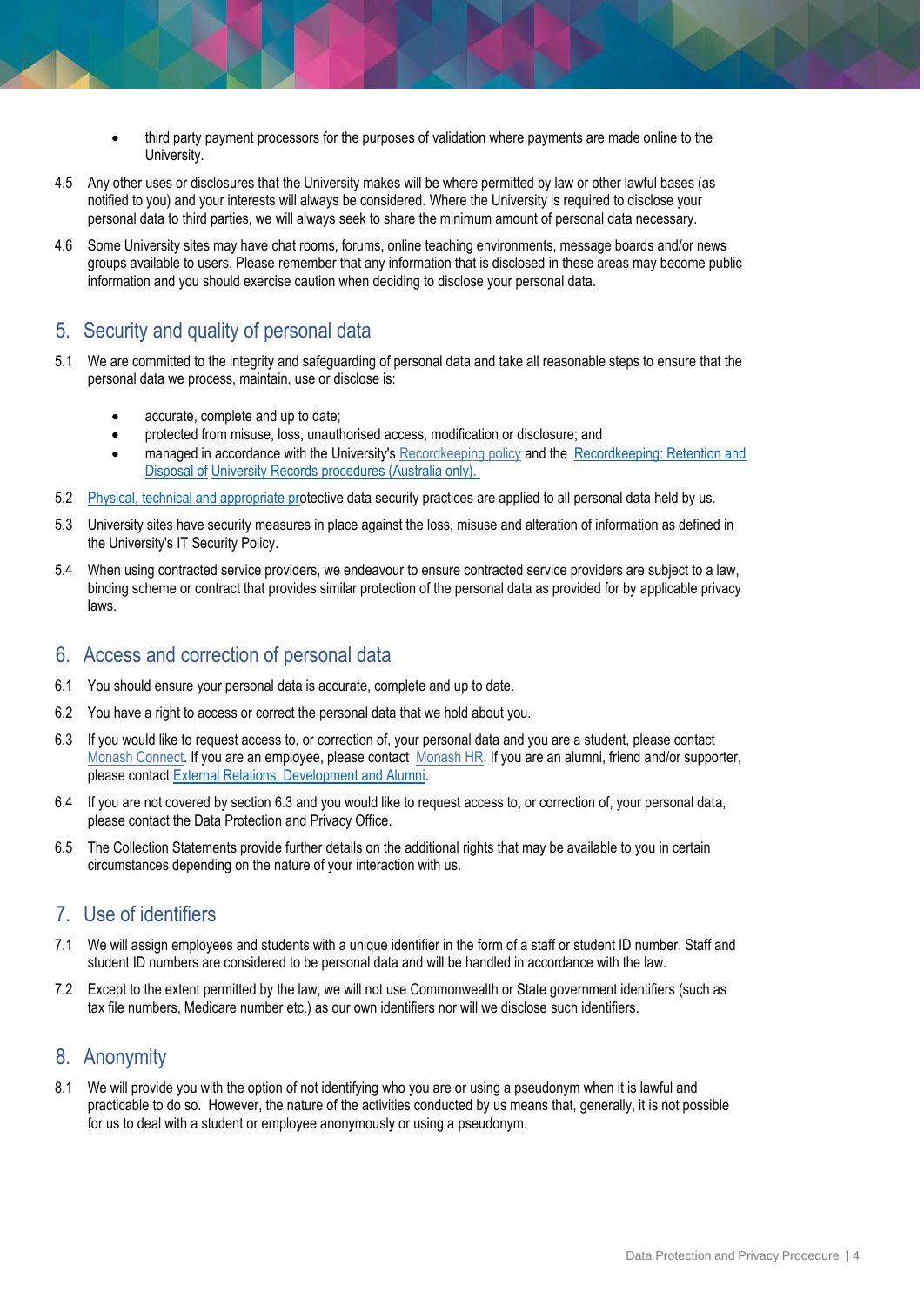## 9. Transfer of your personal data

- 9.1 Your personal data may be transferred outside of Victoria or outside of Australia where it is necessary for the operation of the University or to facilitate the activities of an individual conducted at or through the University. For example, where a student studies or an employee works at an international campus, or to utilise the services of contracted service providers.
- 9.2 We may use service providers that are located outside of Victoria and/or Australia and as a result, personal data processed and held by us may be transferred outside of Victoria (but within Australia) or outside Australia.
- 9.3 Where we transfer personal data outside of Victoria or outside of Australia, we will take all reasonable steps to comply with the relevant Information Privacy Principle relating to trans-border data flows (IPP9). Such reasonable steps may include:
	- de-identifying personal data; or
	- determining if the recipient is subject to legal or binding scheme that provides protection which is substantially similar to the applicable Information Privacy Principles or Health Privacy Principles; or
	- contractual arrangements requiring the recipients of the personal data to handle information in accordance with the Information Privacy Principles and Health Privacy Principles; or
	- seeking the consent of the individual prior to transferring the personal data; or
	- as is otherwise permitted by law.
- 9.4 Where we transfer personal data from inside the EEA to outside the EEA, we will, to the extent applicable, comply with the GDPR and take specific measures to safeguard your personal data.

## 10.Opting out of receiving material produced by the University

- 10.1 If you do not wish to receive communications from us, you can opt out by utilising the unsubscribe options on the specific publication.
- 10.2 Alternatively, a written request can be forwarded to the University's Data Protection and Privacy Office at [dataprotectionofficer@monash.edu](mailto:dataprotectionofficer@monash.edu) detailing the communications you no longer wish to receive.
- 10.3 Some University communications to employees and students are not optional and must continue to enable the University to operate effectively and carry out its main functions.

## 11. Data Protection Impact Assessments

- 11.1 A Data Protection Impact Assessment ('DPIA') may be undertaken when there is a change to an existing project, system or process, or the introduction of a new project, system or process, that involves a change in current practices for the processing, use, disclosure or storage of personal data. A DPIA is undertaken:
	- to ensure legal obligations are met to protect the privacy of any personal data we process, use, disclose, and store;
	- to assess the necessity and proportionality of processing in relation to any risks against the rights and freedoms of individuals resulting
	- from the processing of personal data;
	- to support good governance and informed decision making in the handling of personal data;
	- to ensure appropriate risk mitigation considerations to the University, community and individuals in the handling of personal data are considered;
	- to assess whether it is safe and appropriate to proceed to the implementation phase of a new activity/project/process; and
	- to consider non legal risks related to the planned change such as, but not limited to, individuals being uncomfortable with the use of their information for particular purposes that the University should be sensitive to.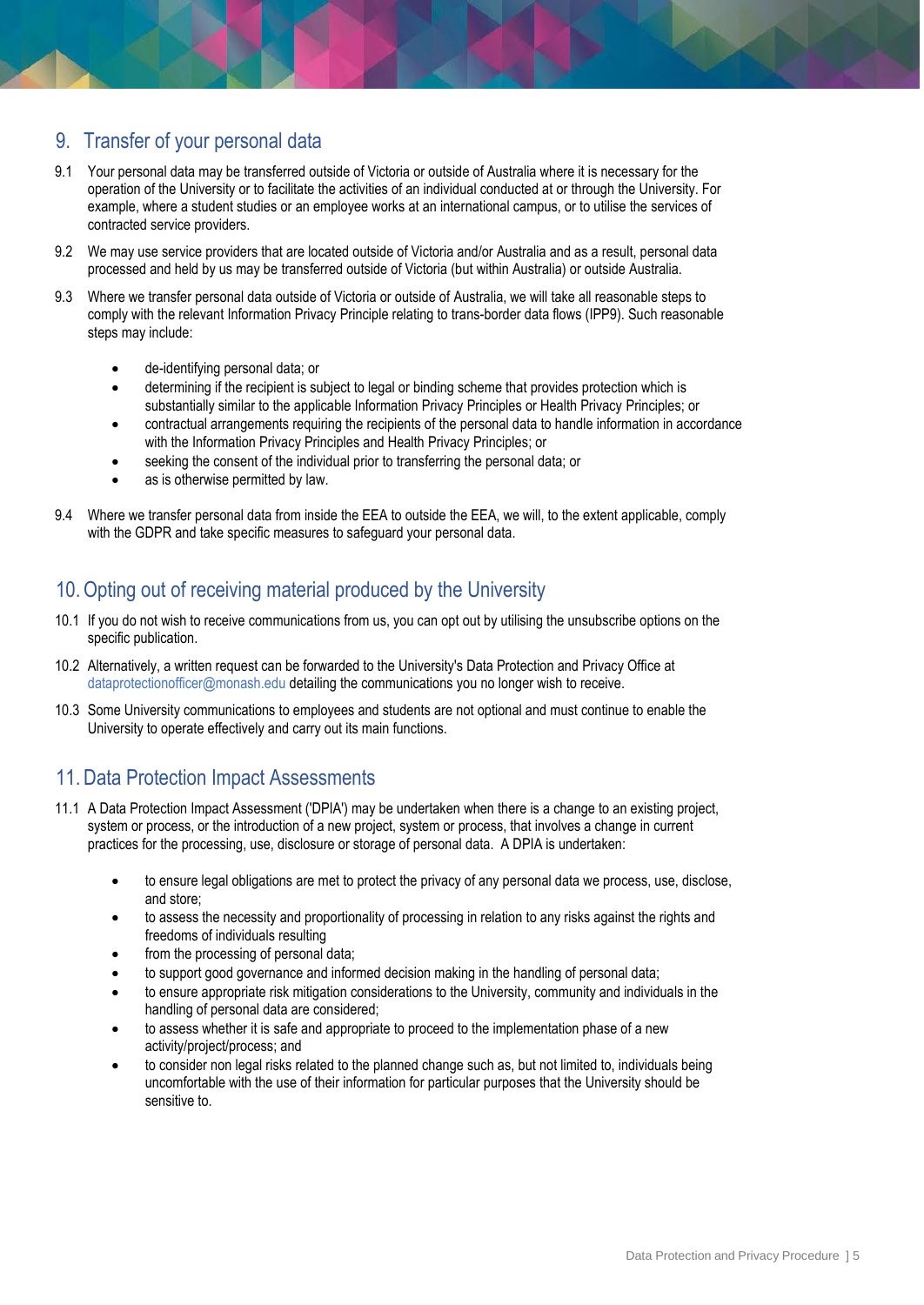## 12. Complaints relating to how we handle your personal data

- 12.1 If you are concerned that your personal data has not been handled in accordance with this Procedure, the relevant Collection Statement(s) and/or your individual rights, you may lodge [a written complaint](https://www.monash.edu/__data/assets/rtf_file/0006/1358304/Privacy-Complaint-Form.rtf) to the University's Data Protection and Privacy Office.
- 12.2 Your complaint will be appropriately investigated, and the University will provide a response to you, as required, within a reasonable period of time.
- 12.3 If you are unhappy with the way that we are using your personal data, or if you are not satisfied with our response to a complaint, you may lodge a complaint with the Office of the Victorian Information Commissioner (in relation to personal information and/or sensitive information), the Health Complaints Commissioner (in relation to health information), the Office of the Australian Information Commissioner (to the extent that the Privacy Act 1988 (Cth) applies) or if the GDPR or other jurisdiction's data and privacy law applies, with a Data Protection Authority.

## 13. Reporting data and privacy incidents and responsibilities

- 13.1 If you become aware of a data or privacy incident, including an actual or suspected data breach, this must be immediately reported to the University's Data Protection and Privacy Office.
- 13.2 A data or privacy incident means an actual or suspected data breach as defined under applicable privacy laws, including:
	- the use or disclosure of personal data for a purpose that is not authorised by the individual or by law; or
	- the loss, accidental or unlawful destruction, misuse, unauthorised access, alteration or unauthorised disclosure of personal data.
- 13.3 Faculties and Divisions are also responsible for appointing a privacy coordinator for the Faculty/Division and informing the University's Data Protection and Privacy Office of changes to any appointment.
- 13.4 Privacy coordinators are responsible for:
	- assisting employees, students and others with general queries regarding data management and privacy;
	- escalating queries and data or privacy complaints to the University's Data Protection and Privacy Office where appropriate; and
	- informing the University's Data Protection and Privacy Office immediately of data or privacy incidents.

#### 14. Changes to the Procedure and Collection Statements

- 14.1 We may occasionally make changes to this Procedure and to the Collection Statements from time to time.
- 14.2 When we make changes, we will make reasonable efforts to bring this to your attention by placing a notice on the website or by sending you an email.

#### 15. Further information and assistance

15.1 If you have any questions, or you would like to find out more about this Procedure and the Collection Statements, please contact the University's Protection and Privacy Office by email [dataprotectionofficer@monash.edu](mailto:dataprotectionofficer@monash.edu)